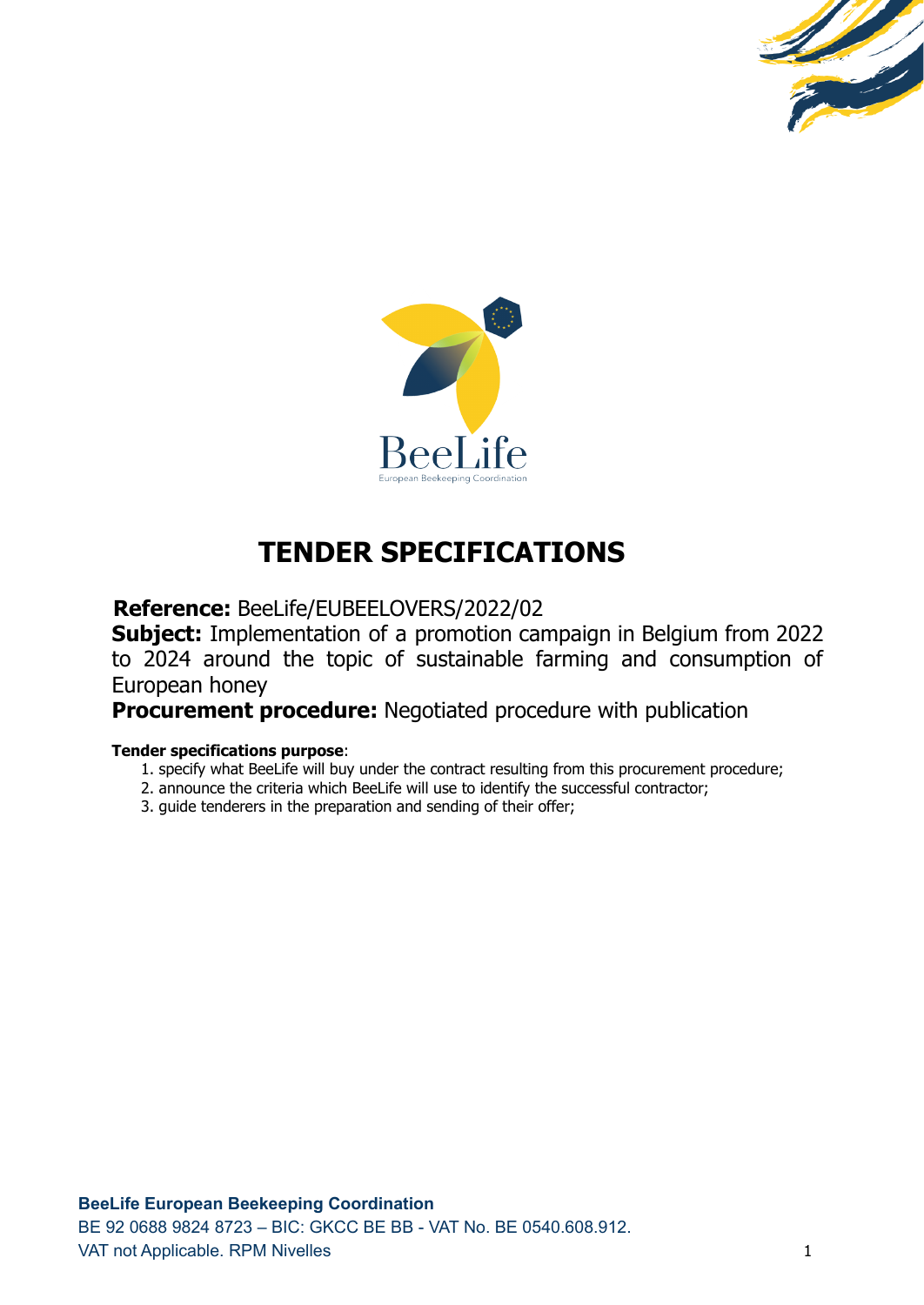

# **PROCEDURE TIMETABLE**

| <b>Milestone</b>                                                         | Date <sup>1</sup>               | <b>Comments</b>                                                                                                                                                                                         |
|--------------------------------------------------------------------------|---------------------------------|---------------------------------------------------------------------------------------------------------------------------------------------------------------------------------------------------------|
| Launch date                                                              | 02/01/2022                      | Tenders interested in taking part in<br>the competition, please send an email<br>to BeeLife (info@bee-life.eu) notifying<br>your interest.                                                              |
| Deadline for sending request<br>for clarification to BeeLife             | 29/01/2022                      | Requests for clarification may be<br>submitted to simon@bee-life.eu.<br>BeeLife will reply with clarifications in<br>the three following working days.                                                  |
| Deadline for BeeLife to reply<br>to clarification questions              | 30/01/2022                      |                                                                                                                                                                                                         |
| "Receipt Time Limit" -<br>Closing date and time for<br>receipt of offers | 09/02/2022<br>at 16:00          | Refer to the Invitation letter. Proposals<br>must be sent in digital format to the<br>email address info@bee-life.eu.                                                                                   |
| Opening session                                                          | 10/02/2022<br>at 09:30          |                                                                                                                                                                                                         |
| Notification of evaluation<br>results                                    | 11/02/2022                      | The outcome of the procurement<br>procedure will be communicated to all<br>tenderers exclusively using the e-mail<br>address indicated in their offer. Please<br>check regularly the inbox in question. |
| Contract signature                                                       | <b>Estimated mid March 2022</b> |                                                                                                                                                                                                         |
| Starting of the contract                                                 | At kick-off meeting             |                                                                                                                                                                                                         |
| End of the contract                                                      | 31 December 2024                |                                                                                                                                                                                                         |

For queries related to the competition, the contact persons will be Noa Simón Delso [simon@bee-life.eu](mailto:simon@bee-life.eu). Notifications for submission of tenders must be sent to [info@bee-life.eu.](mailto:info@bee-life.eu) When communicating, state the reference to the call for tenders (BeeLife/EUBEELOVERS/2022/02).

 $1$  All times are in the time zone of Belgium, the country in which BeeLife is based.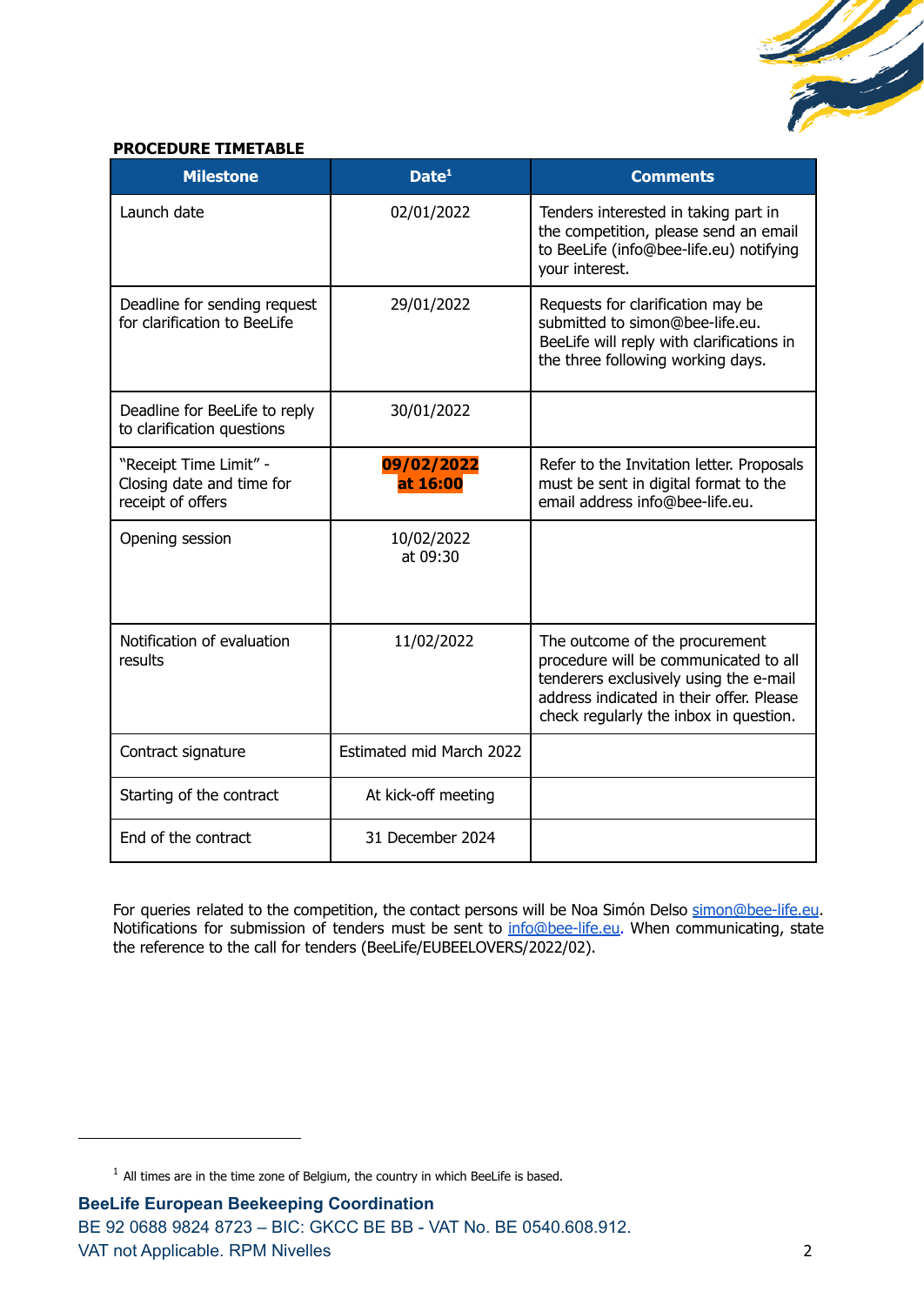

# <span id="page-2-0"></span>**TABLE OF CONTENTS**

| <b>TABLE OF CONTENTS</b>                                                                                      | 3  |
|---------------------------------------------------------------------------------------------------------------|----|
| <b>PART 1: ADMINISTRATIVE PROVISIONS</b>                                                                      | 4  |
| 1.1. PROVISIONS GOVERNING THE MARKET                                                                          | 4  |
| 1.2. THE MARKET                                                                                               | 4  |
| 1.2.1. OBJECT OF THE CONTRACT                                                                                 | 4  |
| 1.2.2. DURATION                                                                                               | 4  |
| 1.3. AUTHORITY                                                                                                | 4  |
| 1.4. MODE OF PROCUREMENT                                                                                      | 4  |
| 1.5. QUALITATIVE SELECTION                                                                                    | 4  |
| 1.6. SUBCONTRACTING                                                                                           | 5  |
| 1.7. VARIANTS                                                                                                 | 5  |
| 1.8. CRITERIA FOR AWARD                                                                                       | 5  |
| 1.9. OFFER                                                                                                    | 6  |
| PART 2 TECHNICAL SPECIFICATIONS - WHAT DOES BEELIFE NEED TO BUY THROUGH THIS<br><b>PROCUREMENT PROCEDURE?</b> | 8  |
| 2.1 INTRODUCTION                                                                                              | 8  |
| <b>2.2 BACKGROUND</b>                                                                                         | 8  |
| 2.3 OBJECTIVES                                                                                                | 9  |
| Objective 1 - AGRICULTURAL COMMUNITY: FARMERS AND BEEKEEPERS                                                  | 9  |
| Objective 2 - CONSUMERS                                                                                       | 10 |

| UDIECUVE Z – CUNSUMERS                                                       | ΙU |
|------------------------------------------------------------------------------|----|
| Objective 3 - MEDIA AND DECISION MAKERS                                      | 10 |
| 2.4 TASKS AND ACTIONS TO BE CARRIED OUT, DELIVERABLES, TIMELINE AND PAYMENTS | 11 |
| 2.5 MEETINGS                                                                 | 13 |
|                                                                              |    |

# **ANNEX 1 - [FINANCIAL](#page-13-0) OFFER TEMPLATE [14](#page-13-0)**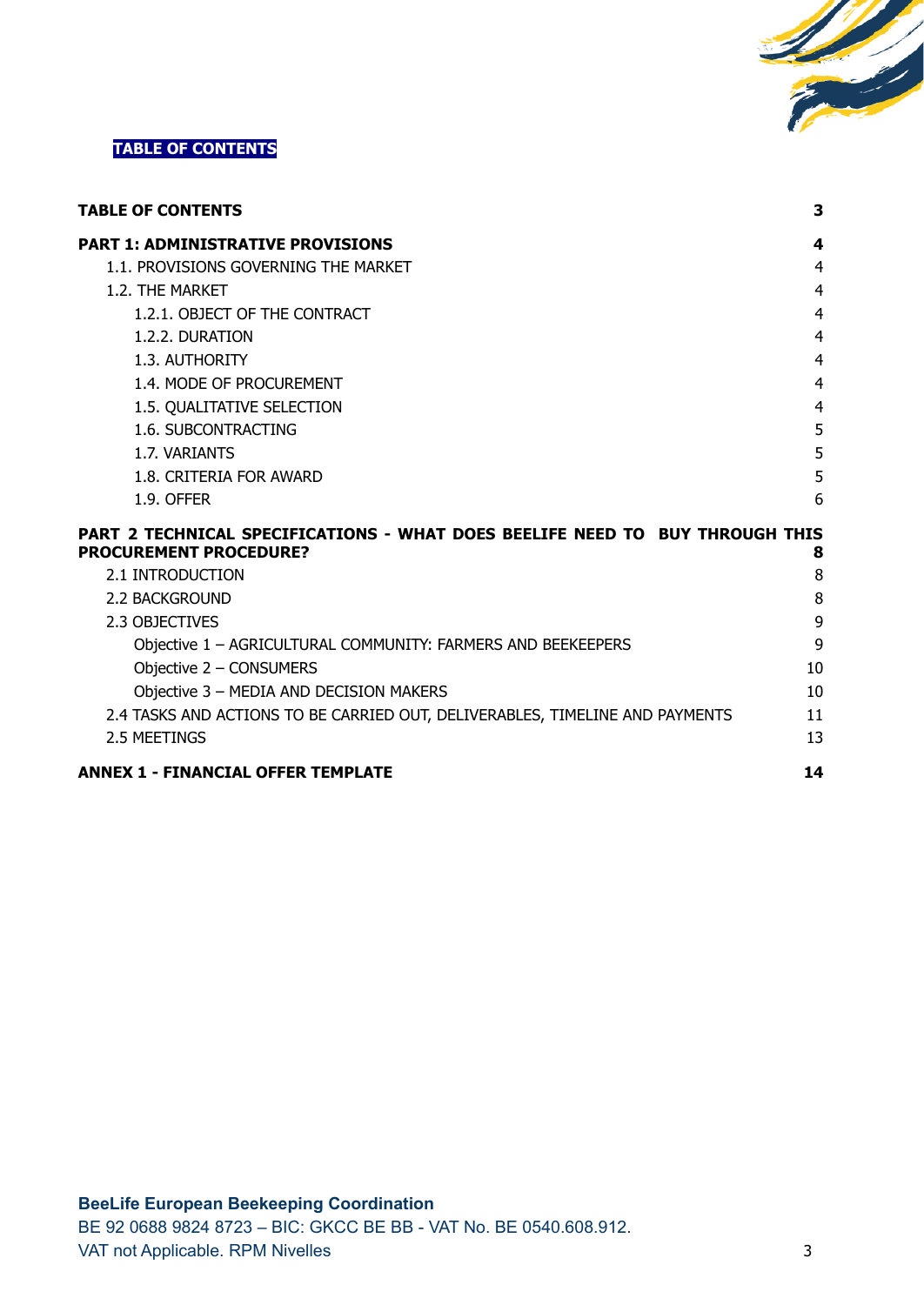

# <span id="page-3-0"></span>**PART 1: ADMINISTRATIVE PROVISIONS**

## <span id="page-3-1"></span>**1.1. PROVISIONS GOVERNING THE MARKET**

The award of this contract is governed by:

- The Law of 17 June 2016 regarding public procurement contracts.
- The Law of 17 June 2013 regarding the motivation, the information and the legal means regarding public procurement contracts and some contracts regarding contracting for Works, Supplies and Services.
- The Royal Decree of 18 April 2017 regarding public procurement in traditional sectors.
- The royal Decree of 14 January 2013 regarding general implementation rules of public procurement contracts.
- All adaptations of the law and of the previously mentioned decrees that are applicable on the day of sending these Terms of Reference by the Contracting Authority to the Potential Candidates.
- The present terms of reference

For this Contract, the negotiation procedure with public announcement has been chosen (Article 41 of the Belgian Law of 17 June 2016).

## <span id="page-3-2"></span>**1.2. THE MARKET**

#### <span id="page-3-3"></span>**1.2.1. OBJECT OF THE CONTRACT**

The present contract aims to find an Implementing Body (IB) who helps BeeLife with implementing a communication campaign to support EU honey consumption in Belgium and awareness raising about the importance of agricultural sustainability to support pollinators.

The IB will have the task of carrying out the following activities:

- Event organisation: of a press conference, seminar and gala dinner on the occasion of the World Bee Day (20th May)
- Creation and management of the campaign's social media (on Facebook, Instagram and YouTube)
- Design and creation of newsletters and webinars
- Development of online advertising campaigns

## <span id="page-3-4"></span>**1.2.2. DURATION**

The contract is concluded for a period of approx. 3 years, time of duration of the project EUBEELOVERS.

## <span id="page-3-5"></span>**1.3. AUTHORITY**

BeeLife European Beekeeping Coordination (hereafter BeeLife) Rue des Aulnes 25 1435 Mont-Saint-Guibert **Belgium** 

Contacts: - Noa SIMON DELSO, Director Tel. : +32 (0)486 973 920 e-mail: [simon@bee-life.eu](mailto:simon@bee-life.eu)

#### <span id="page-3-6"></span>**1.4. MODE OF PROCUREMENT**

This contract is awarded by negotiated procedure with publication on the basis of Article 41 of the Law of 17 june 2016.

## <span id="page-3-7"></span>**1.5. QUALITATIVE SELECTION**

For the qualitative selection, the bidder shall submit with its bid a sworn statement attesting that they are not in any of the cases referred to in Article 61 of the Royal Decree of 18 April 2017 on public procurement in traditional sectors (tenders can use the following document as inspiration: [https://curia.europa.eu/jcms/upload/docs/application/pdf/2016-12/tra-doc-en-div-c-0000-2016-201611416-0](https://curia.europa.eu/jcms/upload/docs/application/pdf/2016-12/tra-doc-en-div-c-0000-2016-201611416-05_00.pdf) [5\\_00.pdf\)](https://curia.europa.eu/jcms/upload/docs/application/pdf/2016-12/tra-doc-en-div-c-0000-2016-201611416-05_00.pdf).

## **BeeLife European Beekeeping Coordination**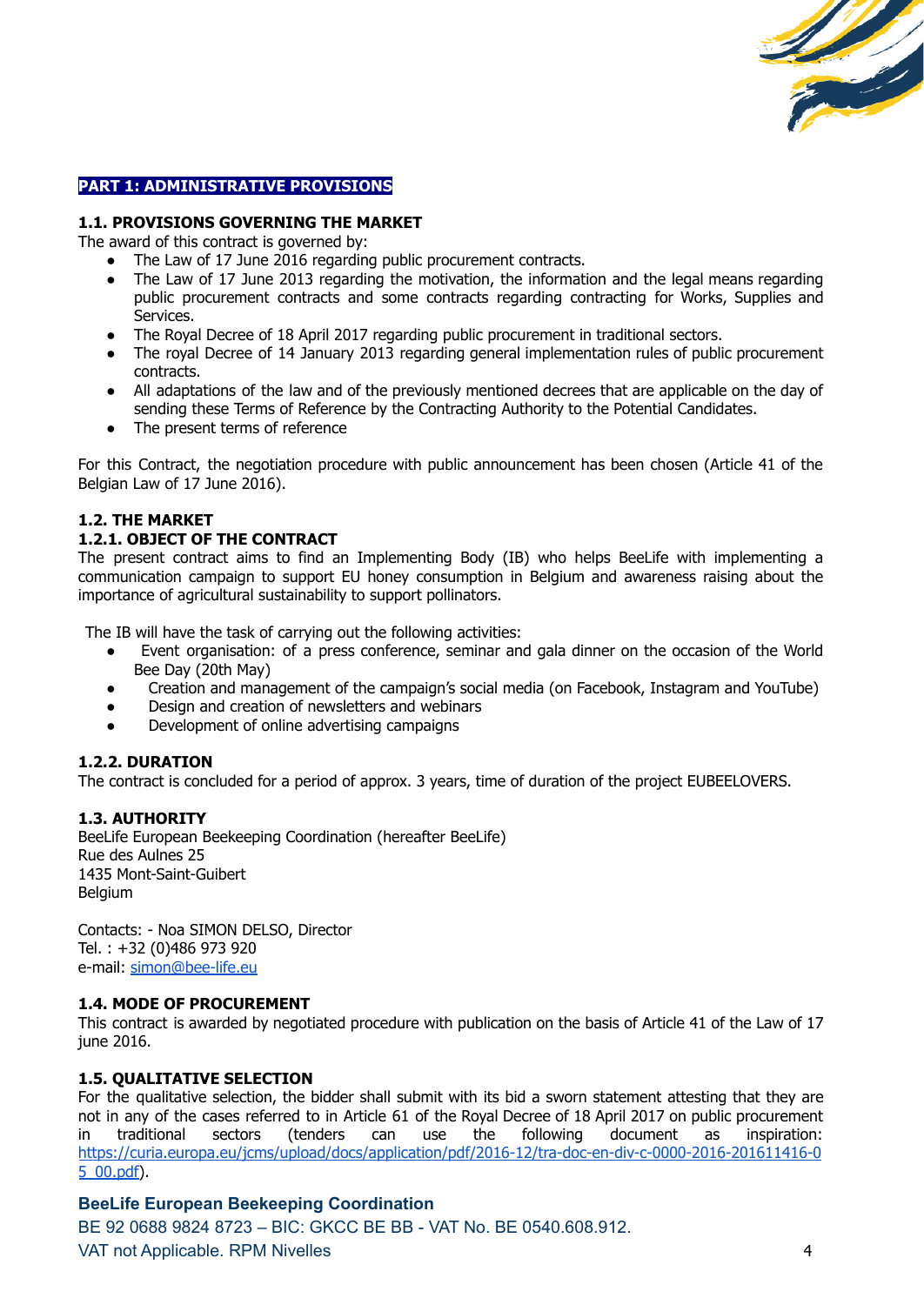

Interested tenders, please submit additionally with your offer the following documents:

- Recent (less than 6 months old) certificate of being up to date with payments of taxes of the country concerned.
- Recent (less than 6 months old) proof of their official registration in one EU country.
- Recent (less than 6 months old) certificate issued by the VAT authorities.

# <span id="page-4-0"></span>**1.6. SUBCONTRACTING**

The contractor may entrust part of the benefit to a subcontractor. To this end, it shall in its offer provide the following information:

- $\bullet$  Identity of the subcontractor(s):
- The market share outsourced:
- List of reference(s) of the subcontractor(s) in connection with the market share outsourced.

The contractor may not assign a portion of the benefit to a subcontractor not initially mentioned, except with the prior written consent of the Authority. To this end, the contractor shall provide the Authority the information mentioned above.

# <span id="page-4-1"></span>**1.7. VARIANTS**

Variants are allowed.

# <span id="page-4-2"></span>**1.8. CRITERIA FOR AWARD**

The award is made on the basis of the offer considered most interesting technically, functionally and financially based on the following weighted criteria:

- proven experience, authority and specialization in the implementation of communication campaigns (list of the staff profiles assigned to the project with a detailed CV);
- experience with dealing with promotion projects (AGRIP) is an asset;
- best value for money;
- absence of conflict of interest (Declaration of Conflict of Interest. For inspiration, the tender can use the format proposed by EFSA: [https://www.efsa.europa.eu/en/procurement/toolbox\)](https://www.efsa.europa.eu/en/procurement/toolbox).

The bidder meets the minimum technical provisions described below and agrees to meet deadlines for the provision of test results.

Tenders will be rejected if they:

- do not comply with minimum requirements laid down in the tender specifications;
- propose a set of actions different from the ones requested;
- propose a price above the fixed maximum set in the specification.

The bids will be evaluated following the following grid (total 100 points):

|                                                                 | Conceptualisation, design and realisation of the events happening during<br>the World Bee Day                                                                                                                                                                                         | 15<br>points |
|-----------------------------------------------------------------|---------------------------------------------------------------------------------------------------------------------------------------------------------------------------------------------------------------------------------------------------------------------------------------|--------------|
| <b>ACTIVITIES (50</b><br>points)                                | Conceptualisation, design and realization of the newsletters and social<br>media                                                                                                                                                                                                      | 15<br>points |
|                                                                 | Strategy and impact of the online advertisement                                                                                                                                                                                                                                       | 20<br>points |
| <b>PROJECT</b><br><b>ORGANISATION</b><br><del>(15 points)</del> | Clear and detailed information on the distribution of the tasks among the<br>project team (if any); in case of joint offer & subcontractors, clarity on<br>who does what, when and why (justify why the partner/subcontractor is<br>proposed to do the particular task/work package); | 5 points     |

# **BeeLife European Beekeeping Coordination**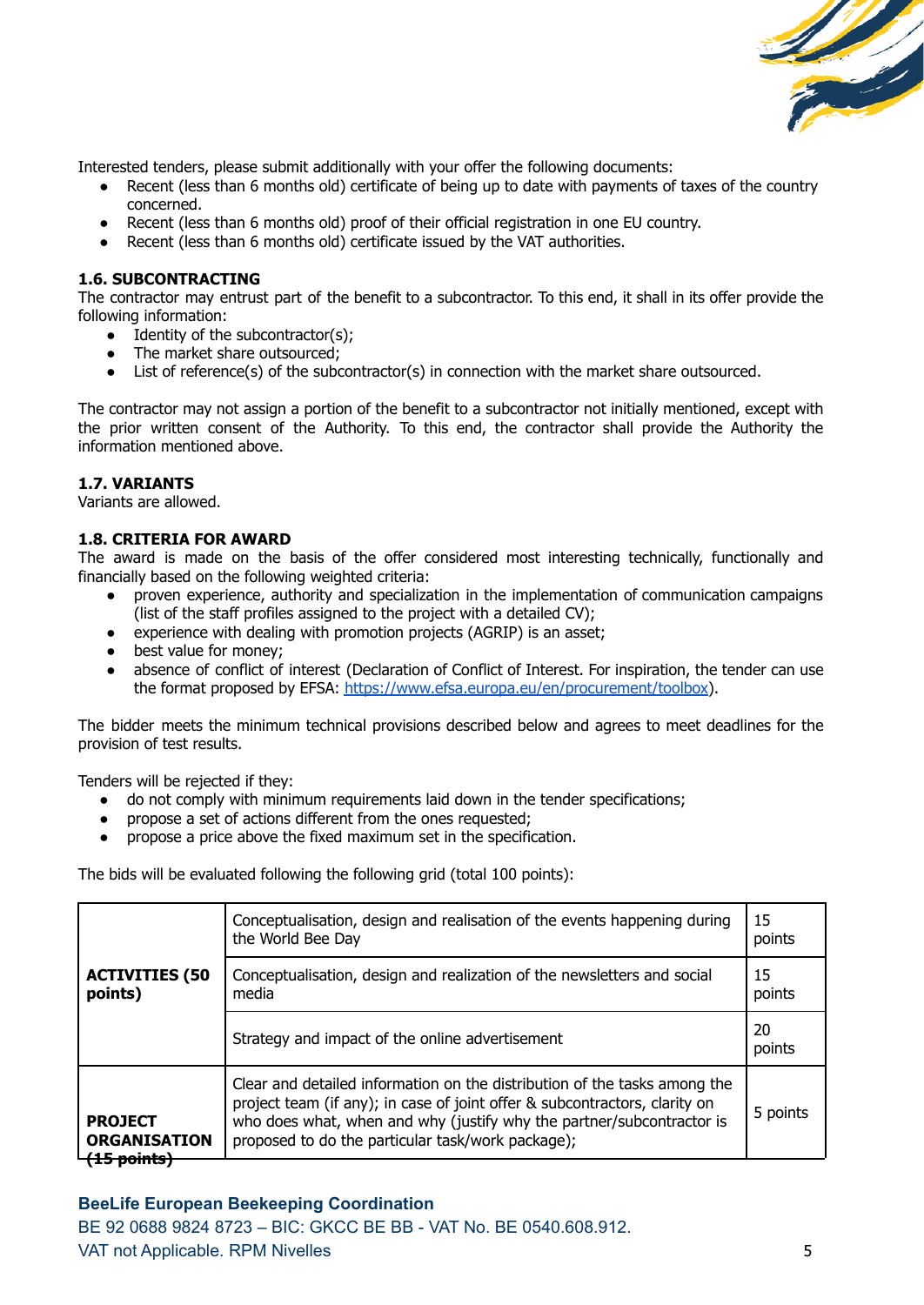

|                                                               | The communication with BeeLife; in case of joint offers & subcontractors<br>also the communication between joint offer partners and subcontractors;                                                                    | 10<br>points |
|---------------------------------------------------------------|------------------------------------------------------------------------------------------------------------------------------------------------------------------------------------------------------------------------|--------------|
| <b>RISK</b>                                                   | Risk identification & risk mitigation actions and their likely effectiveness;                                                                                                                                          | 5 points     |
| <b>MANAGEMENT,</b><br><b>QUALITY OF</b><br><b>ACTIONS AND</b> | Role of team leader/leading partner in quality assurance and/or special<br>5 points<br>additional measures for quality assurance;                                                                                      |              |
| <b>DELIVERABLES</b><br><b>AND DEADLINES</b><br>$(15$ points)  | Measures to ensure the meeting of the deadlines and availability of<br>proposed team members (if any) and mitigation strategies to cover<br>absences;                                                                  | 5 points     |
| <b>PRICE (20</b><br>points)                                   | The price offer is made within the stipulated maximum budget for<br>financial offers indicated in the tender specifications and the financial<br>offer satisfies the formal requirements of the tender specifications. | 20<br>points |

# <span id="page-5-0"></span>**1.9. OFFER**

## **1.9.1. CONTENT OF THE OFFER**

The applicant to the offer shall present an offer answering to the activities and objectives included into appendix 1.

The offer shall include:

- An example proposal for conceptualisation, design and realisation of the three events happening during the World Bee Day;
- An example proposal of conceptualisation, design and realisation of the newsletters and social media strategy;
- An example of a possible online advertisement, strategy and measurement of impact;
- Information about the project team (if any), showing their expertise and the task that each member will develop;
- The ways of communication with BeeLife, mainly in case of joint offers and subcontractors exist;
- Risk identification & risk mitigation actions and their likely effectiveness, including the role of team leader/leading partner in quality assurance and/or special additional measures for quality assurance;
- Measures to ensure the meeting of the deadlines and availability of proposed team members (if any) and mitigation strategies to cover absences;

In addition, the following documents shall be attached to the offer:

- the documents required for the qualitative selection mentioned in section 1.5 of these terms of reference;
- proof that the tenderer has fulfilled its obligations related to the payment of social security contributions in accordance with Article 62 of the Royal Decree of 18 April 2017 on public procurement in traditional sectors;
- in case of subcontracting, an indication of the identity of the subcontractor(s) and the market share of the subcontractor and the list of references of the subcontractor(s) in relation to the share market entrusted to it/them.

## **1.9.2. PRESENTATION OF THE OFFER**

The financial offer is made in the English (or French) language on the document provided for this purpose and attached to this terms of reference. This document is available in electronic format at the Authority.

## **1.9.3. DISCOUNT OFFER**

The offer shall be sent via email to the Authority at the email address [info@bee-life.eu](mailto:info@bee-life.eu), before 9th February

# **BeeLife European Beekeeping Coordination**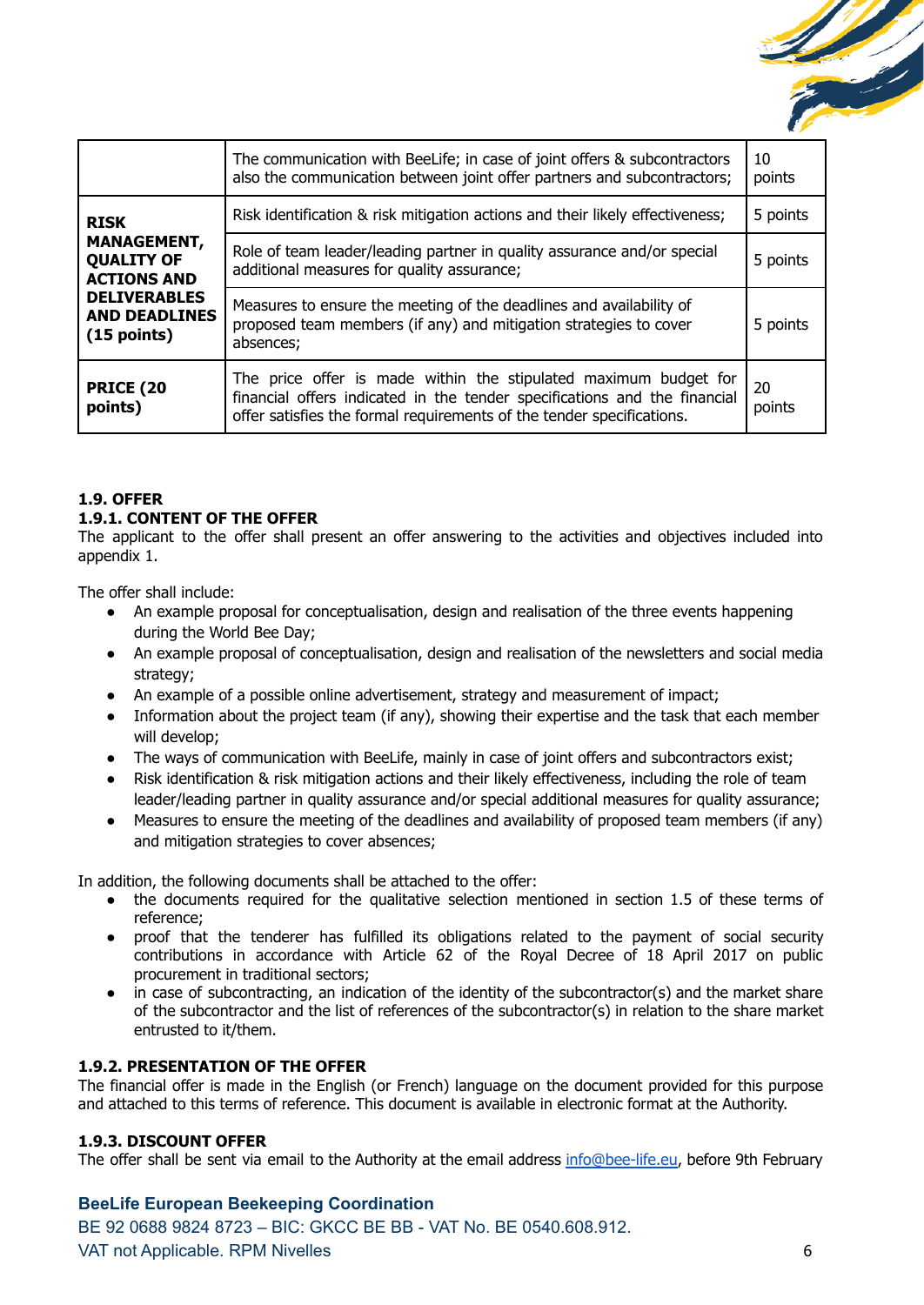

2022 at 16:00 hours. The email with the offer must have the Subject "BeeLife/EUBEELOVERS/2022/02"

#### **1.9.4. OPENING TENDERS**

The non-public opening shall take place on 10st February at 09:30 at the offices of the Authority. Only the offers of the submitted tenders within the prescribed period will be considered.

#### **1.9.5. AWARD OF CONTRACT**

An analysis of the bids received is made by the Board members of BeeLife, who will make an evaluation report from the bids.

A notification shall be written and sent to each unsuccessful bidder, a letter of notification to the winner, and a purchase order.

The selected bidder will be informed on 11th February 2022.

The fact of submitting an offer does not confer any right to the bidder as long as it has not received the written designation as bidder notification.

Tenderers' attention is drawn to the fact that the fulfilment of the negotiated procedure does not necessarily mean the award. The Authority reserves itself the right, in accordance with the law, not to proceed with this consultation.

#### **1.9.6. VALIDITY OF OFFERS**

For the purposes of Article 58 of the Royal Decree of 18 April 2017 on public procurement in traditional sectors, the period during which the Tenderers are bound by their submission of 45 (forty five) calendar days, starting the day after the opening offers.

#### **1.10. PRICE**

The applicant will present the global price for performing the service. The maximum budget BeeLife has available is **367,500 €**. Any offer exceeding this maximum will be excluded from further assessment during evaluation. Prices shall be expressed in euros excluding VAT and are firm and final. There is no accepted revision of the elements of price.

The prices include:

- The costs of performing the activities of the project;
- The cost of participating to quarterly meetings to follow up the development of the project; The cost of performing the reporting of the activities developed;

#### **1.11. DEPOSITS**

This contract does not require a guarantee.

#### **1.12. CONTROL**

Following the notification of the contract award, the bidder will be invited to a kick off meeting.

#### **1.13. PAYMENT**

Payment is made within sixty days from the delivery of the annual implementation report, on presentation of a corresponding invoice, amount including VAT.

| <b>No</b> | <b>Payments</b>                                       | <b>Linked to BeeLife</b><br>approval of deliverable<br>in months |
|-----------|-------------------------------------------------------|------------------------------------------------------------------|
|           | Interim payment 1 of 30 %                             | M12                                                              |
|           | Interim payment 2 of 30 %                             | M24                                                              |
| 3         | Payment of the balance of 40 % of the interim payment | M36                                                              |

## **BeeLife European Beekeeping Coordination**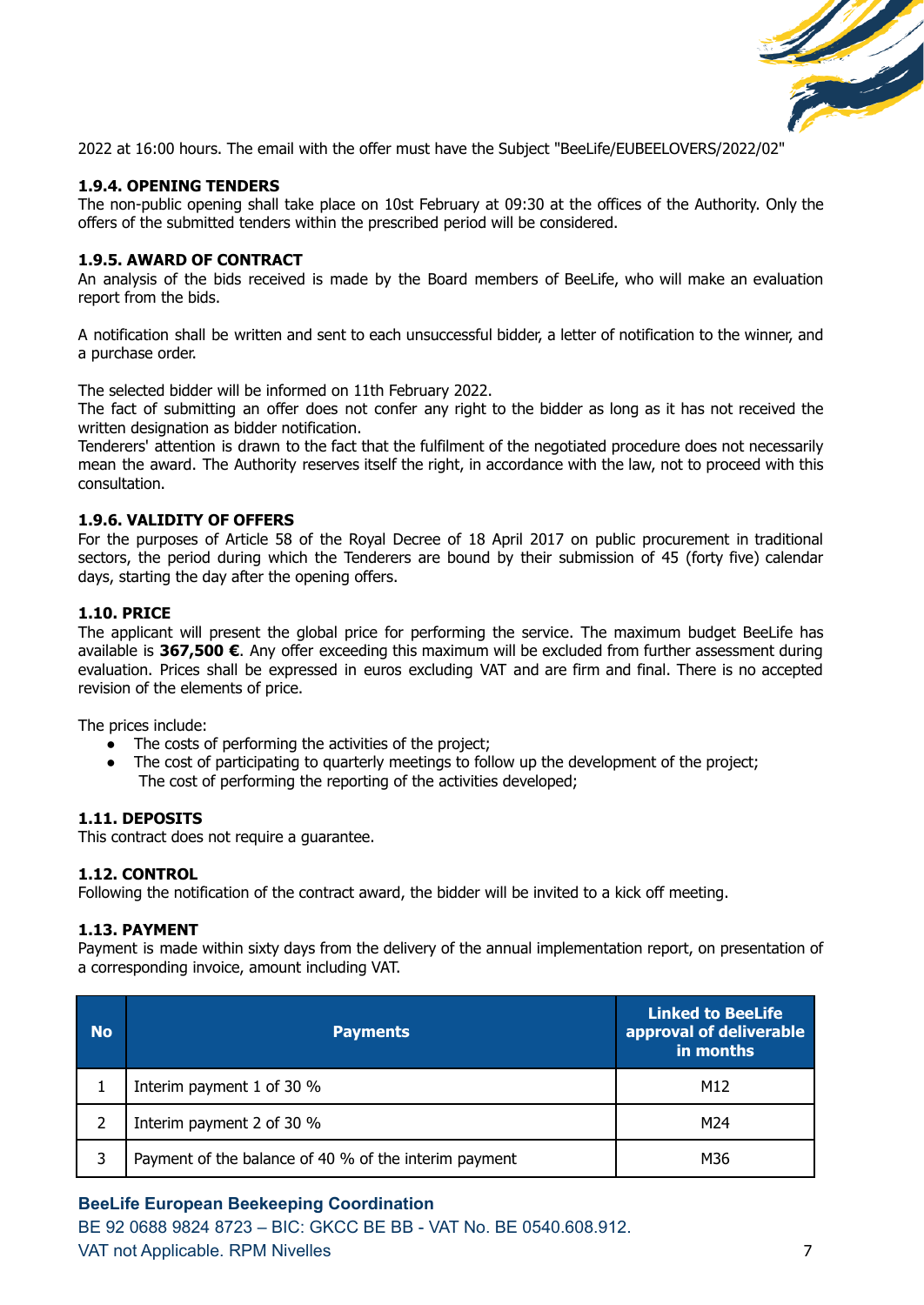

These payments may be negotiated with the bidder following its selection. The invoices should be sent to BeeLife European Beekeeping Coordination, via email: [info@bee-life.eu](mailto:info@bee-life.eu)

## **1.14. PRIVACY - RESERVE AND DISCRETION**

The Contractor agrees to comply with the discretion of facts, information, knowledge, documents or other materials for which communication has occurred and to maintain or preserve confidentiality, incl. its personnel and, where applicable, by the subcontractor(s).

#### **1.15. PROPERTY RESULTS**

All results from the successful bidder in the performance of this contract become the sole property of BeeLife European Beekeeping Coordination.

#### **1.16. RESPONSIBILITY OF THE CONTRACTOR**

The applicant assumes full responsibility for errors or gaps that may be committed in the execution of this contract.

#### **1.17. LITIGATION**

In case of dispute, only the courts in Nivelles are competent. Belgian law applies to the exclusion of all others.

# <span id="page-7-0"></span>**PART 2 TECHNICAL SPECIFICATIONS - WHAT DOES BEELIFE NEED TO BUY THROUGH THIS PROCUREMENT PROCEDURE?**

## <span id="page-7-1"></span>**2.1 INTRODUCTION**

BeeLife European Beekeeping Coordination, hereafter BeeLife, is a non-profit organisation, based in Belgium, consisting of beekeeping and farming organisations from different countries in the European Union. It currently has 24 members from eleven different EU Member States: Austria, Belgium, France, Germany, Ireland, Italy, Luxembourg, Romania, Slovakia, Spain, and Sweden. BeeLife represents, at Union level, 51% of honey production (131,064 tons of honey in 2018), 52% of beekeepers (320,000 beekeepers) and 69% of the average value of pollination. It has a network within the beekeeping sector that goes far beyond these countries.

BeeLife works for the protection of bees, beekeepers, pollinators and biodiversity. Its action is based on the principle that 'bees and beekeepers serve as the canary in the gold mine, sounding the alarm when something goes wrong in the environment'.

Beekeepers, bees and other pollinating insects are at the centre of BeeLife's work. Understanding and protecting the health of bees ensures a better environment, which can be transformed into good yields for beekeepers and farmers. Protecting bees and pollinators also means protecting biodiversity and ensuring the pollination of plants and crops. Bees are ideal indicators of environmental health, but they are also necessary for the safety of our food. Their decline endangers the way we produce and eat food in Europe, especially considering that 84% of crops that depend on insects for pollination. Furthermore, bearing in mind the strong bond that has existed between humans and bees for thousands of years, BeeLife insists on the cultural value of bees and beekeeping. BeeLife is working continuously so that sustainable practices are mainstream and Europe (and the world) can achieve a new agricultural model that puts bees, pollinators and life at the core of its objectives. BeeLife's activities aim to have a direct impact on EU policies and legislation, so that beekeepers, their products and lifestyle can thrive.

## <span id="page-7-2"></span>**2.2 BACKGROUND**

The European Commission established a line of aid for the development of agri-food product promotion programmes that can be carried out both within the European Union and outside it (third countries). The aim of these programmes is to "increase awareness of the merits of Union agricultural products and of the high standards applicable to the production methods in the Union" and to "increase the competitiveness and

## **BeeLife European Beekeeping Coordination**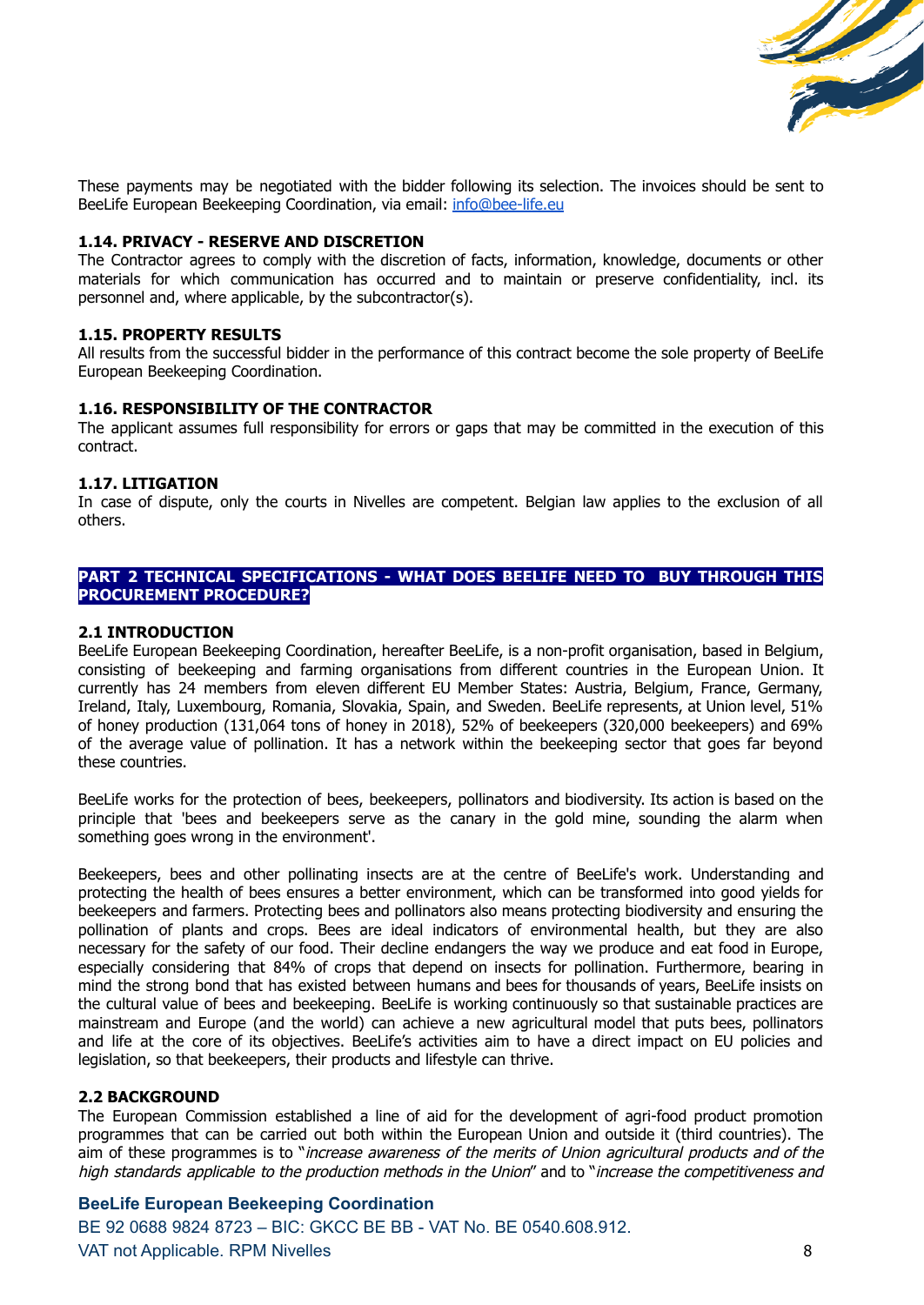

consumption of Union agricultural products and certain food products and to raise their profile inside the Union", but also to "highlight the specific features of agricultural production methods in the Union, particularly in terms of food safety, traceability, authenticity, labelling, nutritional and health aspects, animal welfare, respect for the environment and sustainability, and the characteristics of agricultural and food products, particularly in terms of their quality, taste, diversity or traditions" (Regulation (UE) 1144/2014, Articles 2,a) and b) and 3,a))**.**

In this framework, BeeLife won a MULTI project with title EUBEELOVERS. EUBEELOVERS is an awareness campaign that wants to influence a change, through information and education of different audiences. The program pursues the aim to (1) enhance the role of bees and pollinators as bio-indicators of the state of health of the environment, to (2) contribute to biodiversity conservation and climate change mitigation and/or adaptation, (3) to promote beekeeping as an essential economic and social activity for the preservation of the ecosystem and Biodiversity and to (4) support European honey consumption. The promotional campaign to be carried out in Belgium lays under these scopes, which is why the agencies participating in the competition must be familiar with and accept all the terms of the legislations that regulate them, which are summarised below:

- Regulation 1144/2014 of 22 October on information provision and promotion measures for agricultural products on the internal market and in third countries.
- Delegated Regulation 2015/1829 of 23 April 2015 supplementing Regulation 1144/2014 of 22 October.
- Implementing Regulation 2015/1831 of 7 October laying down implementing rules for implementing Regulation 1144/2014 of 22 October.

Finally, it is important to highlight that the competition for which this document is provided aims to select the agency that from 2022 to 2024 will execute the actions included in these tender specifications, being part of the campaign approved by the European Commission within the framework of the mentioned lines of aid. The main characteristics of this campaign are set out below, for the information of agencies interested in participating in this selection process.

# <span id="page-8-1"></span><span id="page-8-0"></span>**2.3 OBJECTIVES**

## **Objective 1 – AGRICULTURAL COMMUNITY: FARMERS AND BEEKEEPERS**

The campaign wants to create a common consciousness, a sense of belonging, cohesion, and pride to be part of the avant-guard that will lead the transformation towards a more sustainable agriculture.

The key campaign message towards farmers is to value pollinators and their potential in helping both farmers and the environment. By improving support for pollinators, we help nature ensure our food security and stabilize crop yields. At the same time, it aids in the protection and recovery of biodiversity in rural areas. All measures multiplying the nutritional and habitat resources for biodiversity need to be implemented in parallel with a reduction of pesticide and fertiliser use. This message will take the form of training, practical advice, support, and exchange of best practices on how bee-friendly agriculture can be implemented individually, adopting as many pollinator-friendly measures as possible. The direct target of the project is to have at least 100 farmers joining the "European Bee Lovers" network every year. The network will not be managed by the IB, but the activities of the IB may help the network to increase.

Another segment of Agricultural community to be reached is the one of beekeepers. The direct target of this project is 150 new beekeepers that will join the "European Bee Lovers" network every year. The apiculture sector suffers from a particularly serious demographic and aging problem, with only a small percentage of beekeepers aged under 50, which jeopardises the future of the sector. The key messages of the project to this target are to (1) provide information, update and theoretical knowledge combined with practical suggestions; (2) promote EU beekeeping as a type of husbandry that respects the environment, contributes to nature and crop pollination and a sustainable agricultural model, and produces healthy products. Beekeepers help the farmers to produce in line with sustainability; (3) explain that pollination is the relationship between beekeepers and farmers; (4) explain that farmers who work with and for bees, pollinators and biodiversity will produce higher-quality products, and be more sustainable to the environment.

# **BeeLife European Beekeeping Coordination** BE 92 0688 9824 8723 – BIC: GKCC BE BB - VAT No. BE 0540.608.912. VAT not Applicable. RPM Nivelles 9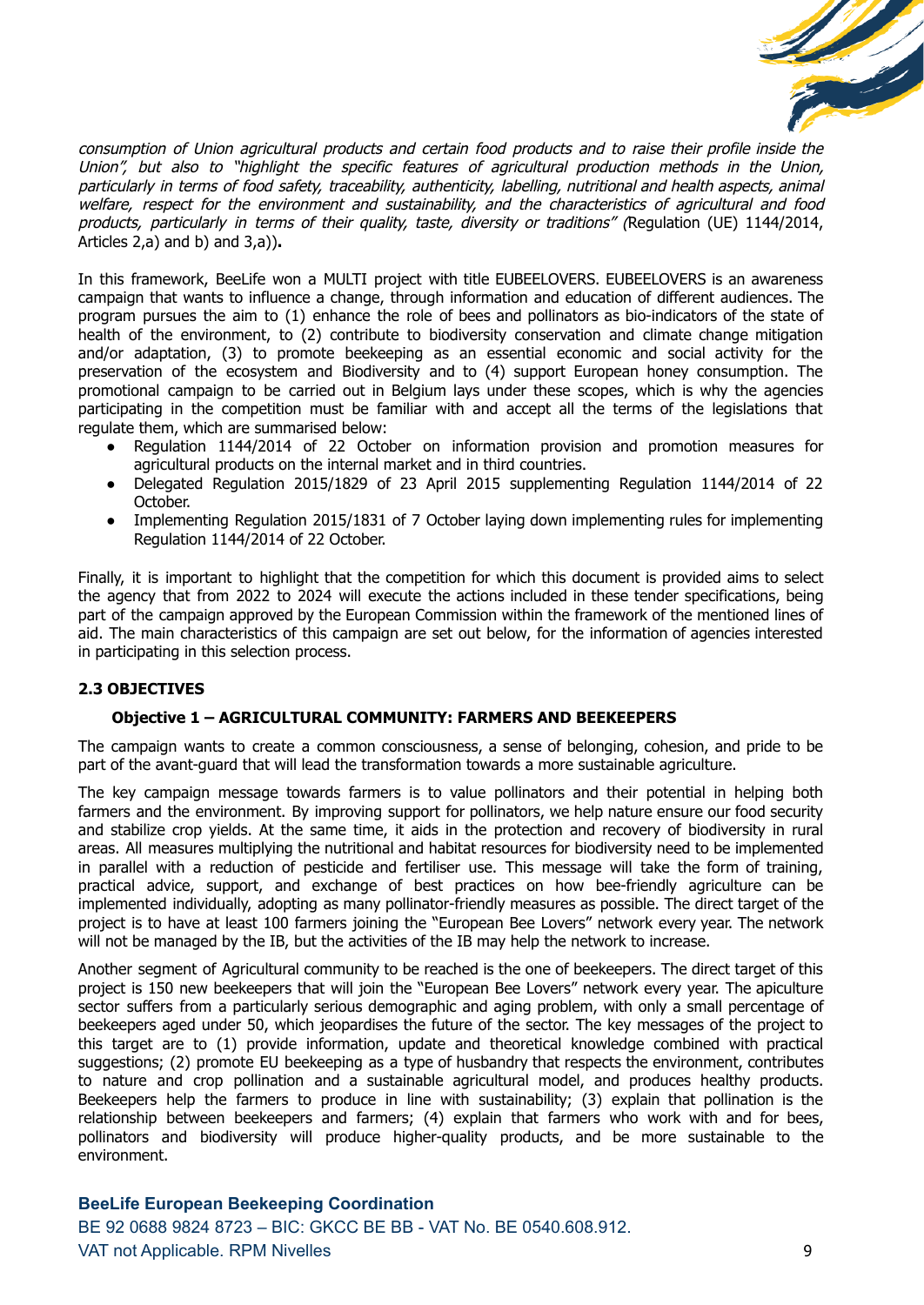

Specific activities targeting the agricultural community are thematic online webinars (simultaneously translated into EN, FR, DE, NL) aiming at educating and inspiring farmers on, for example, setting a number of good practices that are bee-friendly. Newsletters will also contribute to further education and trigger this target. The IB will be in close contact with BeeLife for the design of the content or speakers of the webinars and newsletters.

# <span id="page-9-0"></span>**Objective 2 – CONSUMERS**

Towards consumers, which are overwhelmed by information and options, the campaign has the approach of ecological restoration: conservation is most successful when it involves local communities, engaging thousands of people with science and nature, and building strong connections between communities and ecosystems in their backyards.The campaign will focus on tips and suggestions, both regarding honey consumption or other actions like planting wildflowers, for individuals to play a full part. Individual private gardens and public green spaces play an important role in supporting pollinating insects.nThe project may also include tips and suggestions to the public to increase habitat heterogeneity and use a plurality of crops that can provide greater flower availability.

The campaign will define emotional messages to drive consumers' behaviour change. The aim is to build broad and deep consumer empathy on the issue. In this context, explaining to the public the incomparable role played by pollinators and incentivising consumers to consciously choose beekeeping products will achieve as main consequence an increased awareness among consumers themselves of how much their food choices may have direct consequences for the climate, the environment, and the community.

The project specifically targets the adult population in Belgium (18-64 years old) for a total of 6,976,123 people (60.7% of total population), the population segment most relevant to cultural and consumption pattern changes because it includes both current and future decision makers and it's actually the part of population which consume less honey.

When planning the activities, both for traditional and new media information campaigns, the demographic cohort to be covered will be Millennial, Gen X and Baby boomers. The key messages towards consumers are to (1) emphasize with the role and the importance of pollination and the bee + bee-friendly agriculture + beekeeping activity; (2) inform about how to help bees and pollinators; (3) underline the honey nutritional properties (is one of the most valued and appreciated nutraceutical, it strengthens the immunity and helps to maintain health); (4) encourage them to purchase/support beekeeping products (consuming European honey is good for your health and your community).

Specific activities targeting consumers will be through the set up of social media campaigns, newsletters and online advertisement carried out through Google Ads, facebook and Instagram Ads. Some consumers will be interested to follow the newsletters of the campaign. The tender will be in contact with BeeLife to agree on the communication planning.

# <span id="page-9-1"></span>**Objective 3 – MEDIA AND DECISION MAKERS**

BeeLife defined a project aimed at directly or indirectly influencing the decision-making process, acting also as a bridge between the European Union institutions to continue the lobby/PR activities about sustainability, mainly to the EU institutions and at national and regional level. In particular, through the campaign BeeLife wants to build a permanent relationship with media and stakeholders, both "vertically", towards Belgian decision-makers and journalists, and "horizontally", addressing all European decision makers and influencers.

The campaign intends to involve the media, dedicated both to current affair/world/customs and traditions, such as The Brussels Time or Trends, cuisine and natural magazines (Elle à table, Marmiton, Régal, tous les plaisir de la table, Cuisine Actuelle, cuisine revue, Bon appetit, etc.), involving the entire editorial system of the publications (paper and online). The portals, structurally linked to the printed publications, count on their own content and readership, and in fact reach high numbers and represent a preferential channel for addressing consumers. The main agricultural media in Belgium are Boer&Tuinder, Landbouwleven, Management &Techniek, www.vilt.be (Flemish language), le Sillon Belge, Plein Champs (French). Brussels it's also the headquarter of the European Network of Agricultural Journalists, founded in 2011, connects the agricultural journalists of Europe with one another (agriculture, horticulture, food, rural themes). The target population accounts of 3000 journalists (contacts provided to the IB), considering who are the ones directly

# **BeeLife European Beekeeping Coordination**

BE 92 0688 9824 8723 – BIC: GKCC BE BB - VAT No. BE 0540.608.912. VAT not Applicable. RPM Nivelles 10 and 200 and 200 and 200 and 200 and 200 and 200 and 200 and 200 and 200 and 200 and 200 and 200 and 200 and 200 and 200 and 200 and 200 and 200 and 200 and 200 and 200 and 200 and 200 an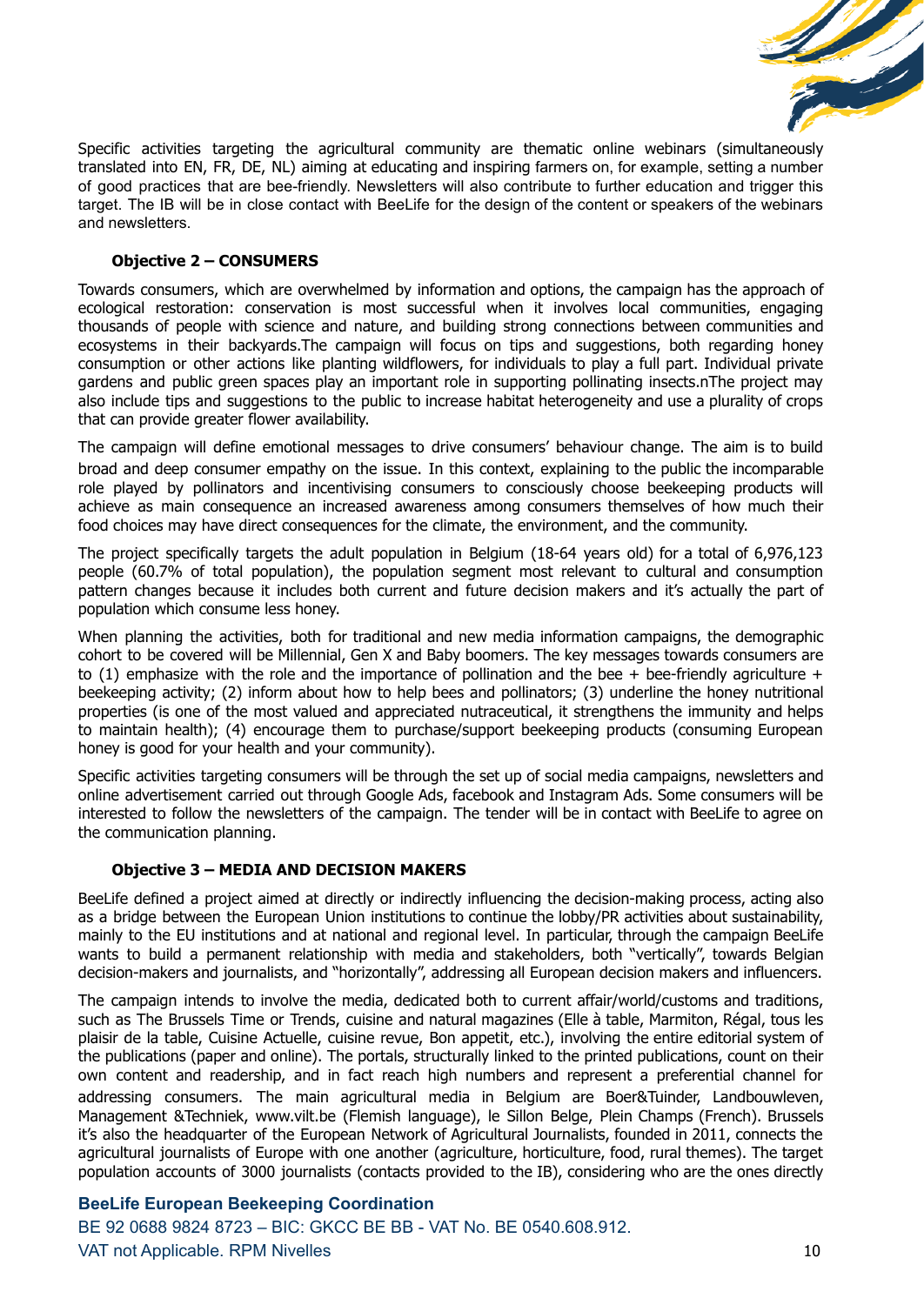

involved in the agricultural sector, food and general/lifestyle, that could be more interested and committed to the topic of the campaign. The key messages toward media are mostly the same of consumers, i.e. to emphasize the role and the importance of pollination and the bee  $+$  bee-friendly agriculture  $+$  beekeeping activity and to ask them in playing active role in promoting a new awareness and growth of culture of the importance of European beekeeping sector.

The other segment of this target group is made of decision makers, stakeholders and experts concerned with bees and pollinators' health. It includes European agencies, European policymakers and national representatives from permanent representations of the EU member states. Moreover, we will consider commercial enterprises involved with bee-related research or marketing, Beekeeping Associations, scientists, environmental or industrial associations, etc. It can be estimated that the community of stakeholders more directly involved in the issue and reachable with the project counts on 600 people, if we consider the local, regional, national and European levels.

Specific activities targeting media and decision-makers will be through the organisation of press conferences, seminars and gala dinners on the occasion of the World Bee Day (20th May). These events will be organised in collaboration with BeeLife for the content and format.

| <b>No</b>      | <b>Tasks &amp; deliverables</b>                                                                                                                                                                                                                                                                                                                                                                                                                                                                                                                                                                                                                                                                                                                                                                                | <b>Can be</b><br>subcontracted? | <b>Deadline</b>                                                                                        |
|----------------|----------------------------------------------------------------------------------------------------------------------------------------------------------------------------------------------------------------------------------------------------------------------------------------------------------------------------------------------------------------------------------------------------------------------------------------------------------------------------------------------------------------------------------------------------------------------------------------------------------------------------------------------------------------------------------------------------------------------------------------------------------------------------------------------------------------|---------------------------------|--------------------------------------------------------------------------------------------------------|
| $\mathbf{1}$   | Tasks: PRESS CONFERENCE WORLD BEE DAY. Once every year<br>on the occasion of the World Bee Day (20th May, M5 - M17 -<br>M29, or different depending on the political context related to<br>the topic, to be agreed with BeeLife). The Implementing Body<br>will be in charge of (1) the location rental (Natural History<br>Museum in Bruxelles), setup and cleaning, with necessary<br>equipment and decoration; (2) the production of a media kit; (3)<br>the setup of all necessary arrangements for the event to be<br>live-streamed; (4) the design of the invitation of the press<br>conference; and (5) the distribution of the graphic invitation to a<br>media list and follow up.<br><b>Deliverables:</b> Annually, a report on the event organised will be<br>provided in December (M12, M24, M36). | Yes                             | Press events:<br>M5 - M17 -<br>M29 of<br>project<br>Reporting:<br>M12 - M24 -<br>M36 of the<br>project |
| $\overline{2}$ | Tasks: SEMINAR WORLD BEE DAY. Once every year on the occasion<br>of the World Bee Day (20th May, M5 - M17 - M29, or different<br>depending on the political context related to the topic, to be<br>agreed with BeeLife). The Implementing Body will be in charge<br>of (1) designing and drafting the seminar content and organising the<br>seminar; (2) providing the audio and video services for web-streaming<br>and recording the seminar; (3) organising a Bee light lunch catering (for<br>around 100 guests); (4) gathering pictures and graphic material of the<br>event; (5) the design of the invitation of the press conference;<br><b>Deliverables:</b> Annually, a report on the event organised will be<br>provided in December (M12, M24, M36).                                                | Yes                             | Press events:<br>M5 - M17 -<br>M29 of<br>project<br>Reporting:<br>M12 - M24 -<br>M36 of the<br>project |
| 3              | Tasks: GALA DINNER WORLD BEE DAY. Once every year on the<br>occasion of the World Bee Day (20th May, M5 - M17 - M29, or<br>different depending on the political context related to the topic, to<br>be agreed with BeeLife). The Implementing Body will be in charge<br>of (1) organising a gala dinner for 25 people (20 guests, 3<br>representatives of BeeLife and 2 representatives from the<br>Implementing Body) including a bartender that can prepare<br>cocktails/drinks with beekeeping products, with the collaboration                                                                                                                                                                                                                                                                             | Yes                             | Press events:<br>M5 - M17 -<br>M29 of<br>project<br>Reporting:<br>M12 - M24 -<br>M36 of the<br>project |

# <span id="page-10-0"></span>**2.4 TASKS AND ACTIONS TO BE CARRIED OUT, DELIVERABLES, TIMELINE AND PAYMENTS**

# **BeeLife European Beekeeping Coordination**

BE 92 0688 9824 8723 – BIC: GKCC BE BB - VAT No. BE 0540.608.912. VAT not Applicable. RPM Nivelles 11 and 200 minutes 11 and 200 minutes 11 and 200 minutes 11 and 200 minutes 11 and 200 minutes 11 and 200 minutes 11 and 200 minutes 11 and 200 minutes 12 and 200 minutes 12 and 200 minutes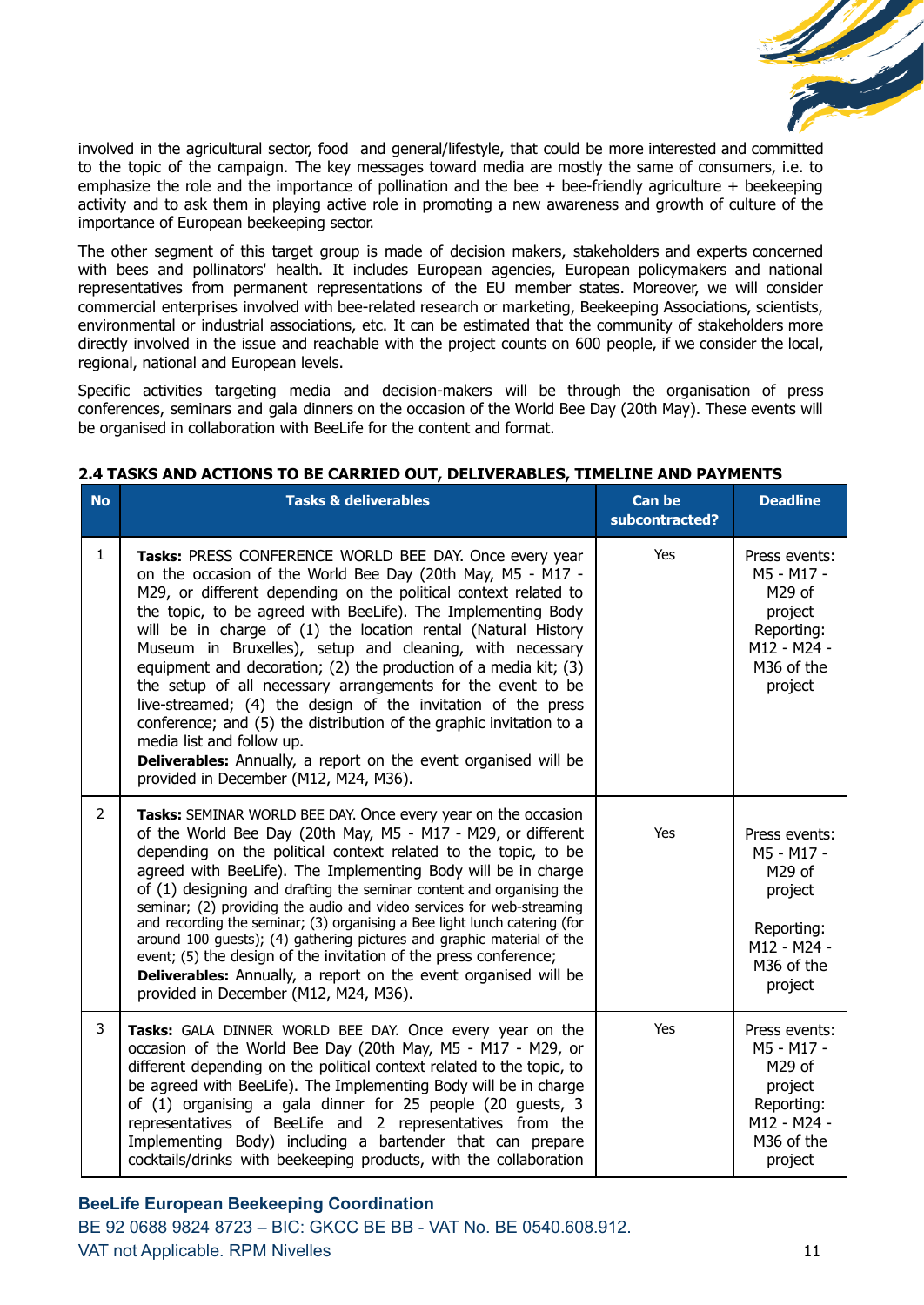

|                | of a restaurant and expert chef for the menu design; (2) providing<br>the audio and video services for the speeches; (3) guest invitation<br>and follow up; (4) gathering pictures and graphic material of the<br>event.<br><b>Deliverables:</b> Annually, a report on the event organised will be<br>provided in December (M12, M24, M36).                                                                                                                                                                                                                                                                                                      |     |                                                    |
|----------------|--------------------------------------------------------------------------------------------------------------------------------------------------------------------------------------------------------------------------------------------------------------------------------------------------------------------------------------------------------------------------------------------------------------------------------------------------------------------------------------------------------------------------------------------------------------------------------------------------------------------------------------------------|-----|----------------------------------------------------|
| $\overline{4}$ | Tasks: SOCIAL MEDIA. The Implementing Body will be in charge<br>of (1) setting up the campaign accounts in Facebook (FB),<br>Instagram (IG) and YouTube (YT); (2) design and drafting of<br>social media content, materials and factsheets; (3) translating<br>the content into EN, FR, NL, DE; (4) design the graphics of the<br>posts; (5) update the content; (6) managing the social<br>community.<br><b>Deliverables:</b> Annually, a report on the social media published<br>will be provided in December (M12, M24, M36).                                                                                                                 | Yes | Reporting:<br>M12 - M24 -<br>M36 of the<br>project |
| 5              | Tasks: NEWSLETTERS AND WEBINARS. The Implementing Body will<br>be in charge of (1) newsletter design and creation (5 units on<br>the first year, 6 units on years 2 and 3 (bi-monthly); (2) design<br>and drafting of webinar contents, informative materials and<br>factsheets (3 webinars per year); (3) audio and video services for<br>recording the webinar, technical support; (4) design the<br>invitations for the webinars; (5) organise the interpretation into<br>FR, DE, EN, NL).<br><b>Deliverables:</b> Annually, a report on the newsletters published and<br>webinars organised will be provided in December (M12, M24,<br>M36). | Yes | Reporting:<br>M12 - M24 -<br>M36 of the<br>project |
| 6              | <b>Tasks:</b> ONLINE ADVERTISEMENT. The Implementing Body will be in<br>charge of developing online advertising campaigns through<br>Google, Facebook and Instagram Ads ( $n=9$ on year 1; $n=12$ on<br>years 2 and 3) in the languages of the campaign (FR, DE, EN,<br>NL).<br><b>Deliverables:</b> Annually, a report on the ads published will be<br>provided in December (M12, M24, M36).                                                                                                                                                                                                                                                    | Yes | Reporting:<br>M12 - M24 -<br>M36 of the<br>project |

## **MINIMUM EXPECTED INDICATORS**

| <b>ACTION</b>                              | <b>OUTPUT INDICATOR</b>                 | <b>EXPECTED RESULT INDICATORS</b>                                                                                     |
|--------------------------------------------|-----------------------------------------|-----------------------------------------------------------------------------------------------------------------------|
| PRESS CONFERENCE WORLD<br><b>BEE DAY</b>   | 3 Press conferences<br>(1x/year)        | 300 attendees* to the Press Conference<br>(100 attendees/year)                                                        |
| SEMINAR WORLD BEE DAY                      | 3 Seminars                              | 300 attendees* to the Seminars (100<br>attendees/year)                                                                |
| <b>GALA DINNER WORLD BEE</b><br><b>DAY</b> | 3 Gala Dinners                          | 60 guests of the Gala Dinners                                                                                         |
| SOCIAL MEDIA                               | 3 social media channels (FB,<br>IG, YT) | 15,000 fan of the Facebook page, 10,000<br>followers of the Instagram account, 15,000<br>views of the YouTube channel |

# **BeeLife European Beekeeping Coordination**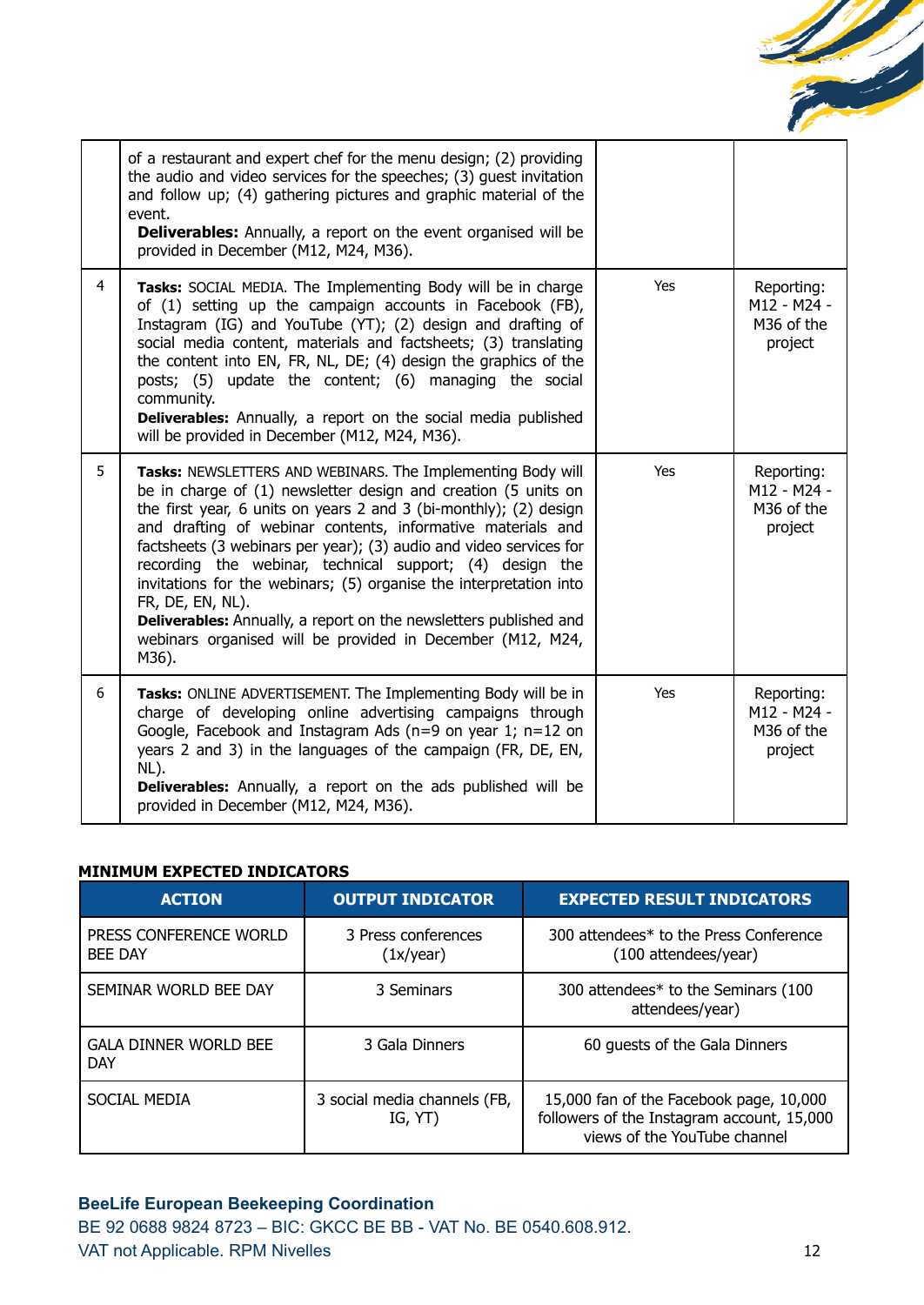

| <b>NEWSLETTERS AND</b> | 17 Newsletters and 9 Online                                      | 2,000 newsletter subscribers and 540                        |
|------------------------|------------------------------------------------------------------|-------------------------------------------------------------|
| <b>WEBINARS</b>        | webinars                                                         | attendees to the online webinars                            |
| ONLINE ADVERTISING     | 3 online Google Ads, FB, IG<br>advertising campaigns (33<br>ads) | 5,000,000 impressions of the online<br>advertising campaign |

\*Note. Journalists and other invitees

# <span id="page-12-0"></span>**2.5 MEETINGS**

| <b>No</b>     | <b>Meetings</b>                                                                                                                                                                                                                                                                                 | <b>Deadline for finalisation</b>                                     |
|---------------|-------------------------------------------------------------------------------------------------------------------------------------------------------------------------------------------------------------------------------------------------------------------------------------------------|----------------------------------------------------------------------|
|               | Kick-off meeting: physical meeting in Brussels – half day <sup>2</sup> OR teleconference in<br>case of COVID restrictions. During this meeting, in addition to operational<br>implementation, the administrative and financial matters related to contract<br>implementation will be discussed. | kick-off meeting (possibly in<br>M1 of the project, January<br>2022) |
| $\mathcal{P}$ | Interim meetings during the first year (3x) half day teleconference with the<br>coordinator. To discuss/review the evolution of activities during year 1.                                                                                                                                       | M4, M6, M9, M12 of the<br>project                                    |
| 3             | Interim meetings during the second year (4x) half day teleconference with the<br>coordinator. To discuss/review the evolution of activities during year 2.                                                                                                                                      | M15, M18, M21, M24 of<br>the project                                 |
| 4             | Interim meetings during the third year (3x) half day teleconference with the<br>coordinator. To discuss/review the evolution of activities during year 3.                                                                                                                                       | M27, M30, M33, M36 of<br>the project                                 |
| 5             | Final meeting: physical meeting in Brussels - one/half day OR teleconference in<br>case of COVID restrictions. To discuss/review final deliverable 3                                                                                                                                            | M36 of the project                                                   |

The working language for contract implementation including the execution of tasks and deliverables shall be English. Meetings may be in French. Any written deliverables must be to a high standard of English which does not require proofreading.

<sup>&</sup>lt;sup>2</sup> One day = 8 hours, half day = 4 hours